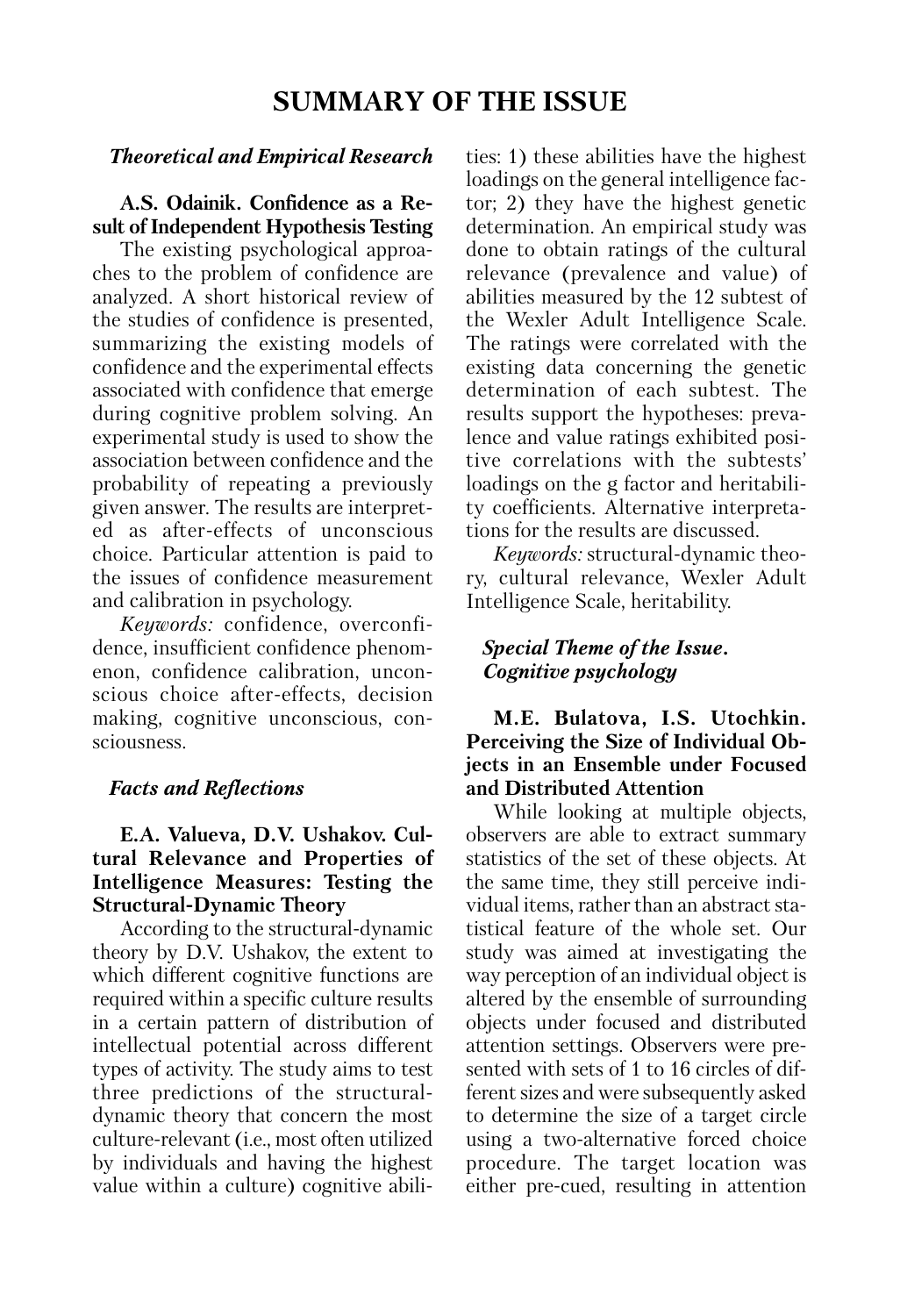**171**

focus on a particular item, or post-cued, resulting in the distribution of attention across the entire set. We found a strong effect of the context on the individual target size estimation under both focused and distributed attention settings. The effect was stronger in distributed attention condition. Observers tended to «compress» the size of the largest items in ensembles, and this effect was stronger under the distributed attention setting. We explain this effect by the mechanism of feature unification that increases object similarity and facilitates holistic perception of the ensemble. Unification is weaker under focused attention, which permits better processing of individual objects.

*Keywords:* ensemble perception, distributed attention, focused attention, size perception.

### **V.F. Spiridonov, S.S. Lifanova. Insight and Mental Operators: Are Step-by-Step Solutions of Insight Tasks Possible?**

This research reports an experimental comparison of two competitive theoretical models providing different explanations of the solution of the 9-dot problem. The first model refers to the notion of insight (abrupt transformation of the way the problem representation is structured, leading to discovery of a solution), the second model postulates a stepwise approach to the problem goal and denies any sudden transformations of the task representation during the solution process. The experimental study focused on mental operators, or procedures that result in the gradual approach to the goal as described in the Problem space theory by A. Newell and H.A. Simon. The results indicate that mental operators do not have the key

importance for the solution process of the 9-dot problem. Some arguments in favour of the classical interpretation of insight were proposed.

*Keywords:* insight, problem-space theory, mental operator, nine-dot problem, hint.

# **M.D. Vasilyeva, M.V. Falikman, E.V. Pechenkova, O.V. Fedorova. Sub jective Representation of «Morphemic Seams»: An Experimental Study of Russian Nominal Morphology**

An experimental study of subjective representation of «morphemic seams» (the junctions between the words' roots with affixes, including prefixes and suffixes) is presented, using the method of judgment of simultaneity of perceptual events. Different hypotheses about the structure of the «mental lexicon» (a storage of lexical units, words, and their meanings) were compared, suggesting that words are stored in all possible forms, or that they are formed using roots and affixes stored separately. Differences in subjective simultaneity of sequentially presented Russian-language word halves were found between the words split at the morphemic junction and across the root. However, the results were inconclusive concerning the differences between word-forming and word-modifying affixes (prefixes and suffixes).

*Keywords:* psycholinguistics, visual perception of words, simultaneity judgements, word composition, mental lexicon.

# **A.A. Kotov, T.N. Kotova. Object Name Pronunciation and the Categorizing Effect of Perception**

Subjects in an experimental study were asked to remember objects associated with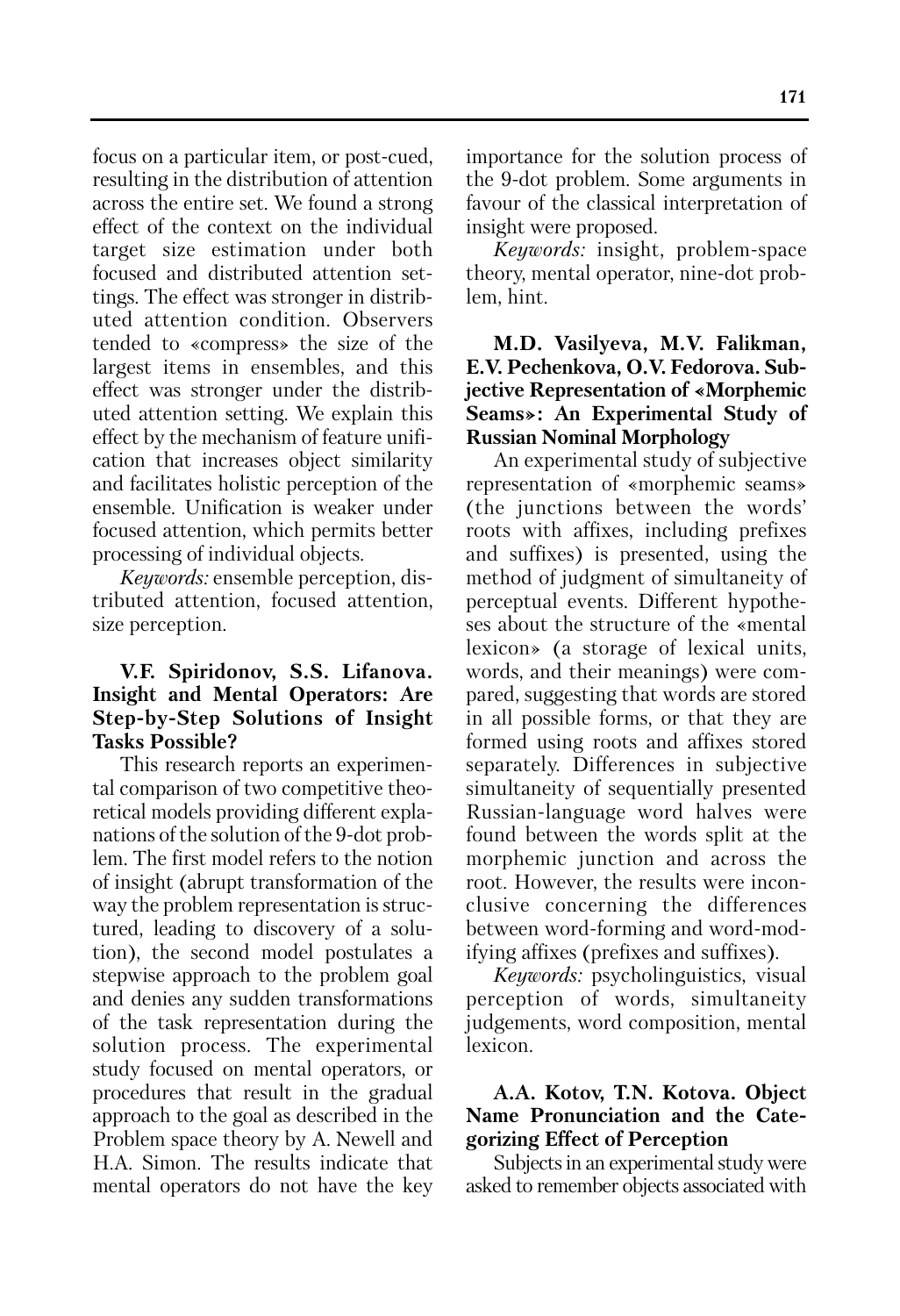artificial names. The pronunciation of object names led to decrease in the memory performance concerning specific qualities of objects; the same effect was not found for pronunciation of cues concerning object location. The authors discuss the role of words in perceptual categorization.

*Keywords:* categorization, categorizing effect of perception, speech, word, memory.

# **D.V. Lyusin, M.S. Permogorskiy. Recognition of Emotional Tone of Information: The Problem of Universality**

The aim of the study was to find out the extent of universality of perception of the emotional tone of information for three types of stimulus material: human behavior, music, and non-musical auditory stimuli. A distinction between two aspects of emotional tone perception was proposed: accuracy of evaluation of its modality and sensitivity to its intensity. Methods to measure these two aspects were developed for three types of stimulus material. The hypothesis was proposed that sensitivity is more universal, whereas intensity is more specific regarding the type of stimuli. Empirical evidence in support of the hypothesis was found.

*Keywords:* emotional perception, emotional tone of information, emotional intelligence.

## **S.R. Yagolkovsky. Creative Activity within the Innovative Pro cess: Cognitive and Group Aspects**

The paper is focused on the problem of human creativity within the process of innovation. The most important determinants of the efficacy of different stages of the innovative process are analyzed, as well as their associations.

Particular attention is paid to the analysis of process and outcome properties of group creative activity, which involves new idea production, as well as idea improvement and practical implementation. Empirical studies of productive thinking at different stages of the innovative process are described.

*Keywords:* creativity, creative activity, innovativeness, group creativity.

#### *Personology*

## **I.A. Pogodin. A Dialogical Phenomenological Model of Thinking: Resources of Primary Experience**

The article is presents an analysis of the phenomenon of thought and the process of thinking as bases of field dynamics (in the context of Gestalt therapeutic theory). The author proposes a distinction between the notions of thought and concept. Thought refers to risk and courage to be in the space of primary experience, whereas concept emerges in the field by means of translation of phenomena. The enormous resources comprised by primary experience for the thinking process are described. Specific attention is given to the dynamics of thinking within the etiology of «madness».

*Keywords:* thought, concept, primary experience, self paradigm, madness, divided and non-divided reality, creative and adaptive vectors of experience.

#### *Positive Psychology*

### **T.Yu. Ivanova. Conservation of Resources Theory as an Explanatory Model of Stress Development**

The paper presents the Conservation of Resources theory by Steven Hobfoll, describing its principles, and